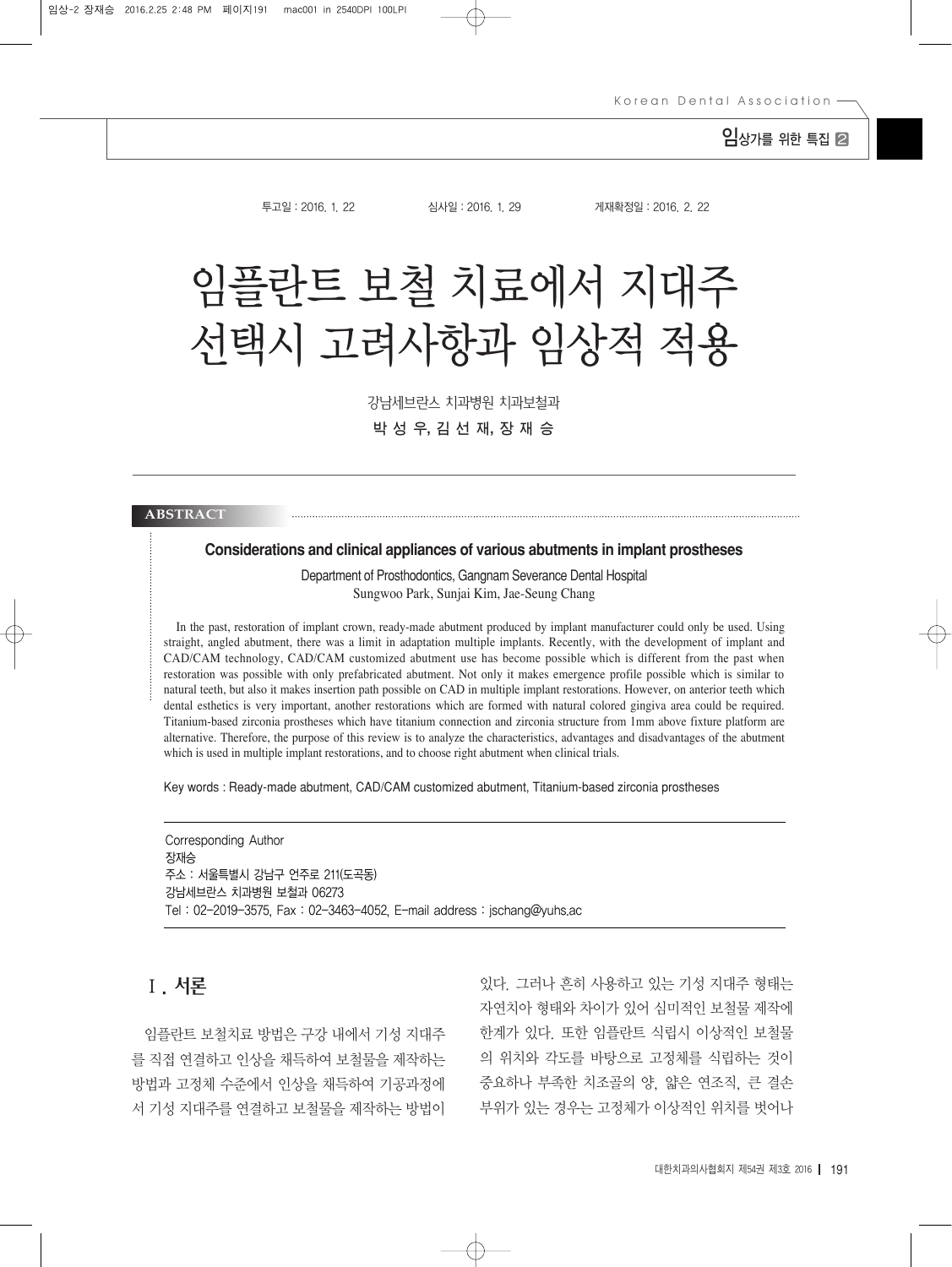## $9$  A  $\gamma$  A  $\gamma$  A  $\gamma$

게 되어 기성 지대주 사용이 불가능하게 된다".

최근에 임플란트 기술과 더불어 치과 디지털 기술이 발전함에 따라 맞춤형 지대주가 등장하게 되었다. 맞 춤형 지대주는 임플란트 치료시 기능적인 부분과 심미 적인 부분까지 만족시킬 수 있다2). 임플란트 모형 또 는 환자 구강 내를 스캔하여 컴퓨터상에서 맞춤형 지 대주를 디자인하며 이 디자인에 술자가 직접 관여할 수 있다. 기존에는 단일 임플란트 보철뿐만 아니라 다 수 임플란트 보철에 있어 제조사 제공의 straight 및 일정 각도의 기성 지대주만 사용 가능였으나 잇몸의 형태나 임플란트 식립 위치에 따른 이상적인 위치 실 현이 가능하고 각각의 임플란트 식립 각도의 조정이 가능한 CAD/CAM 맞춤형 지대주의 사용이 가능해 졌다<sup>1, 2)</sup>.

CAD/CAM 맞춤형 지대주 형태는 치아의 이상적 인 형태를 재현할 수 있는 반면 잇몸 부위에서 금속 색 상이 비쳐 보여 비심미적인 결과를 초래한다. 그래서 치아색과 비슷한 지르코니아를 이용하여 잇몸부위를 형성한다면 환자들의 심미적인 요구를 충족시킬 수 있 다3). Titanium-based 지르코니아 보철물은 타이 타늄 기성 지대주를 이용하여 고정체와 체결하고 고정 체 상부 1mm 상방부터 지르코니아로 형성하여 잇몸 부위, 치관 부위를 자연치와 유사한 색상과 형태로 재 현하여 심미적인 임플란트 보철치료를 할 수 있다<sup>4)</sup>.

다수 임플란트 보철치료시에도 임플란트의 식립 각 도, 임플란트의 위치, 환자의 상태에 따라 기성 지대

주, 맞춤형 지대주, Titanium-based 지르코니아 보철물 등을 선택적으로 사용할 수 있다. 이에 다양한 지대주의 선택 기준과 함께 각각의 임상적용 사례를 정리하여 보고하고자 한다.

## Ⅱ. 본론

#### 1. 기성 지대주

기성 지대주는 제조 회사에서 해당 임플란트 고정체 에 맞게 일정한 형태로 제작한 지대주이다. 일체형과 분리형 지대주로 크게 구분이 가능하다. 또한 분리형 지대주는 straight 지대주, angled 지대주로 구분 할 수 있다(Fig. 1). 각각의 지대주는 직경, 잇몸 높 이, 지대주 높이의 크기를 달리하여 보통 밀리미터 단 위로 구분되어 제작된다. 따라서 수복할 치아의 해부 학적 크기에 맞춰 직경을 정하고, 임플란트 식립 깊이 등에 따라 잇몸 높이를 정하며, 대합치와의 관계 등에 따라 지대주 높이를 정하여 기성 지대주를 선택하게 된다.

기성 지대주는 임플란트 고정체 제작회사에서 제작 한 지대주이므로 나사 부위 적합성이 우수하다<sup>5)</sup>. 또한 기성 지대주 사용시 제조사에서 세척 및 밀봉된 상태 로 환자 구강 내에 바로 시적이 가능하기 때문에 청결 한 상태를 유지할 수 있다. 임플란트 고정체와 지대주

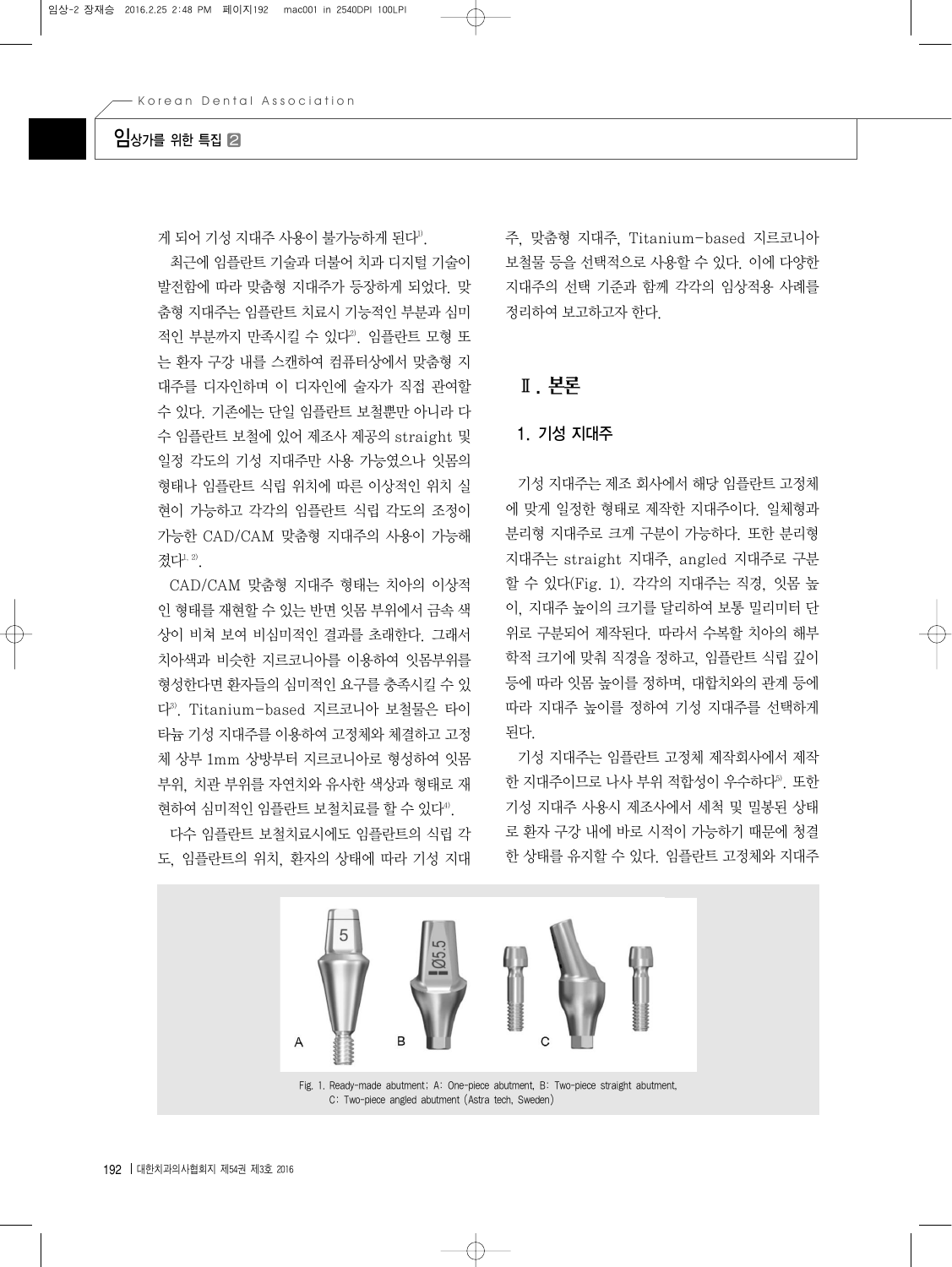연결의 안정성은 결합 방식, 나사의 강도, 정밀도 등 에 관련되어 있다5). 임플란트 고정체와 지대주의 정확 한 결합이 형성될 때 이상적인 전하중이 생기므로, 청 결한 상태의 유지가 가능한 기성 지대주가 상대적으로 유리하다고 보고되고 있다5).

기성 지대주는 형태가 전체적으로 원형으로 되어 있 다. 단일 임플란트 보철 수복에서는 회전 저항성을 위해 유지구나 편평한 면을 부여해줘야 한다. 또한 기성 지대 주는 자연 치아의 치근 형태와 다른 원형이고 치경부에 서 보철물과 연결부위가 형성되기 때문에 자연스러운 emergence profile을 형성하기 힘들다<sup>6)</sup>(Fig. 2).

또한 다수 임플란트 보철의 수복에 있어서, 각각 임 플란트의 식립 각도가 일치하지 않는다면 보철물의 삽 입로 설정이 어려우며, 이를 맞추기 위해서 지대주의 형태 수정 및 삭제를 해야하고 이는 유지력을 감소시 킬 수 있다. 식립 각도가 크게 불일치할 경우는 사용이 불가할 수 있다1). 따라서 기성 지대주의 사용 시에는 임플란트의 식립 각도를 수술 시기부터 맞춰야 하고 환자의 잔존골 양과 형태 등에 의하여 각도를 일치시 킬 수 없는 경우는 기성 지대주의 사용이 어려울 수 있 다.

#### 2. CAD/CAM 맞춤형 지대주

CAD/CAM 맞춤형 지대주 제작시에는 자연치와 유사한 형태의 emergence profile을 구현할 수 있 다2)(Fig. 3). 자연치와 유사한 emergence profile 형성시 보다 심미적인 보철물의 제작이 가능할 뿐만 아니라 스캘럽 보철물 마진과 보철물의 적절한 외형 형성이 가능함으로써 음식물의 저류를 줄이고 환자 스 스로 구강 위생 관리를 잘 할 수 있는 환경을 제공한다 1). 또한 최근 많이 사용되는 내측 연결형 임플란트 고 정체를 사용하더라도 CAD/CAM 맞춤형 지대주 사 용시 상대적으로 기성 지대주와 비교하여 자연치와 유 사한 형태의 emergence profile과 크기로 디자인 과 가공이 가능하고최종 보철물을 이상적인 두께로



Fig. 2. Implant zirconia crown with ready-made one-piece abutment (arrow: overcontoured crown)



Fig. 3. A: Prefabricated abutment & final prostheses(arrow: overcontoured crown) B: CAD/CAM customized abutment & final prostheses(arrow : right emergence profile)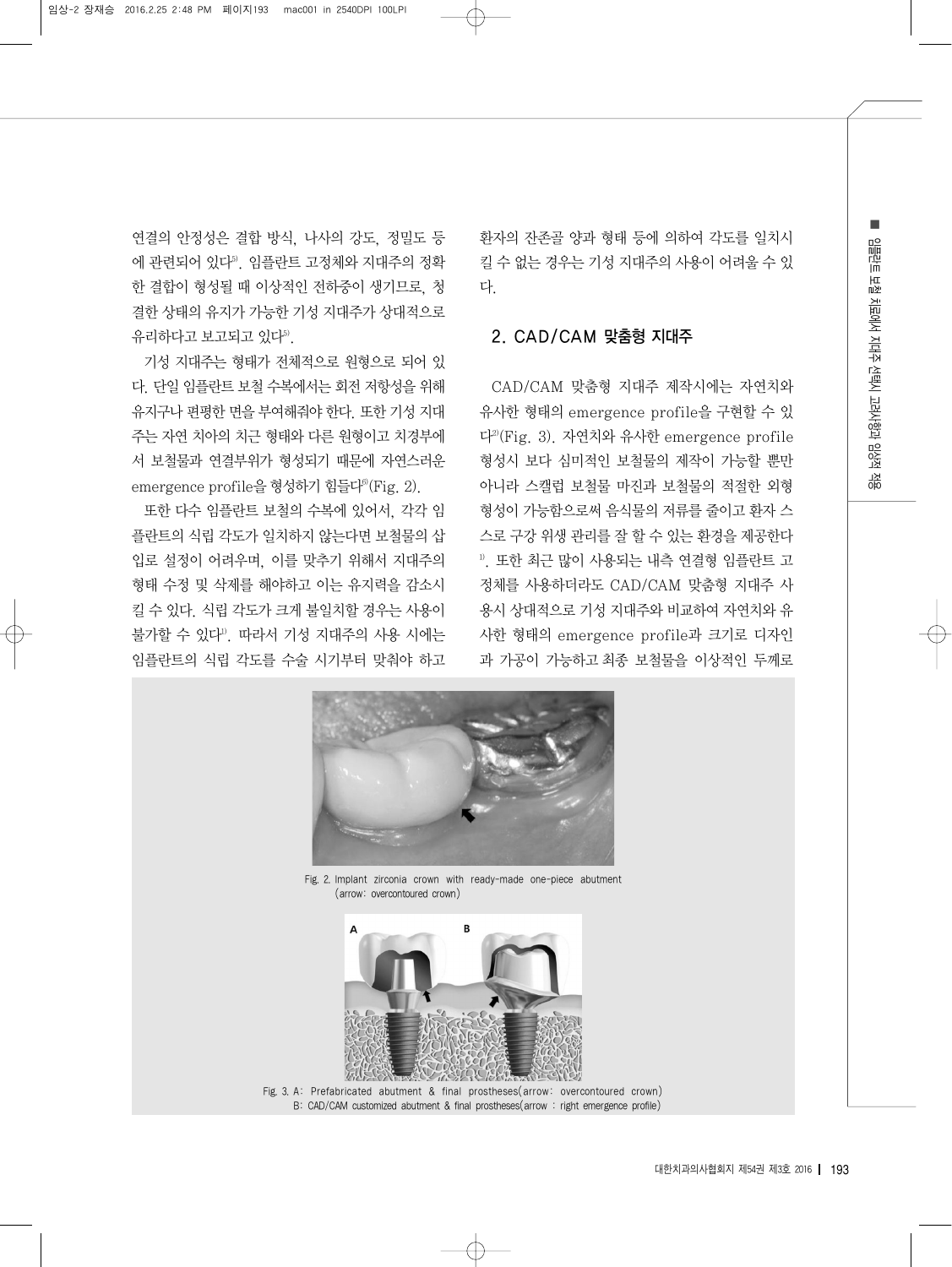## $9$  A  $\gamma$  A  $\gamma$  A  $\gamma$

제작할 수 있다<sup>6)</sup>(Fig. 3).

CAD/CAM 맞춤형 지대주의 제작시 고정체 복제 물 상에서 제작이 되며, 기공소에서의 작업이 추가되 므로 특별한 세척과정을 거치지 않는다면 지대주는 오 염된 상태이다. Canullo 등은 5초 동안 맞춤형 지대 주를 스팀 세척한 군과 세척 및 소독까지 시행한 군을 비교했을 때 세척 및 소독까지 시행한 지대주를 사용 한 환자군에서 임플란트 주위 골흡수가 적다고 2년 임 상결과를 보고했다7). 이러한 생물학적인 문제 뿐만 아 니라, 지대주 가공 후 오염 물질이 잔존할 경우 계면의 미세 움직임이나 불일치가 생기게 되고, 이는 연조직 의 부작용, 지대주 나사 풀림 및 파절까지 초래할 수 있다7). 현재 CAD/CAM 맞춤형 지대주는 다양한 제 조사들에 의해 제작이 되고 있으나 지대주의 표면 처 리, 세척, 소독 등에 대한 제조사의 정보가 부족하다<sup>6)</sup>. Sawase 등은 다양한 제조사가 제작한 지대주의 표면 형태, 구성 성분, 밀링 및 후가공 방법, 세척, 소독 방 법 등이 많은 차이가 있다고 했다<sup>8)</sup>. 따라서 CAD/CAM 맞춤형 지대주 사용시에는 세척 및 소독 을 철저하게 시행해야 한다. 또한 심미성이 요구되는 부위에서는 타이티늄이 비쳐 보일 수 있고, 이는 치은 연하에 보철물 경계를 둠으로써 개선할 수 있으나 근 본적인 해결책은 될 수 없다 ${}^{30}$ (Fig. 4).

CAD/CAM 맞춤형 지대주는 절삭을 통해 컴퓨터 로 디자인하여 술자의 의도대로 제작이 가능하다 6)(Fig. 5). 따라서 다수 임플란트 보철물 제작시 식립 된 임플란트의 각도가 다소 어긋나더라도 유동적으로 디자인이 가능하여 각도를 맞출 수 있다2)(Fig. 5). 또 한 주조에 의한 오차가 없고 항상 일정한 결과와 재생 산성을 확보할 수 있는 면에서 다수 임플란트 수복에 유리하다<sup>1)</sup>.

#### 3. Titanium-based 지르코니아 보철물

타이타늄으로 제작된 CAD/CAM 맞춤형 지대주는 잇몸을 통해 타이타늄 색상이 비춰 보일 수 있는 가능 성이 있다. Roland 등에 따르면, 협측 연조직 두께 가 3mm 이상일 때는 어떤 지대주라도 차이가 없으 나, 2mm 이하일 때는 지르코니아 지대주를 사용해 야 잇몸 색상의 변화가 없다는 결과를 보고하였다<sup>9</sup>.



Fig. 4. CAD/CAM customized abutment & fixed partial denture(arrows: gray colored gingiva)



Fig. 5. A: CAD-CAM customized abutment B: Zirconia fixed partial denture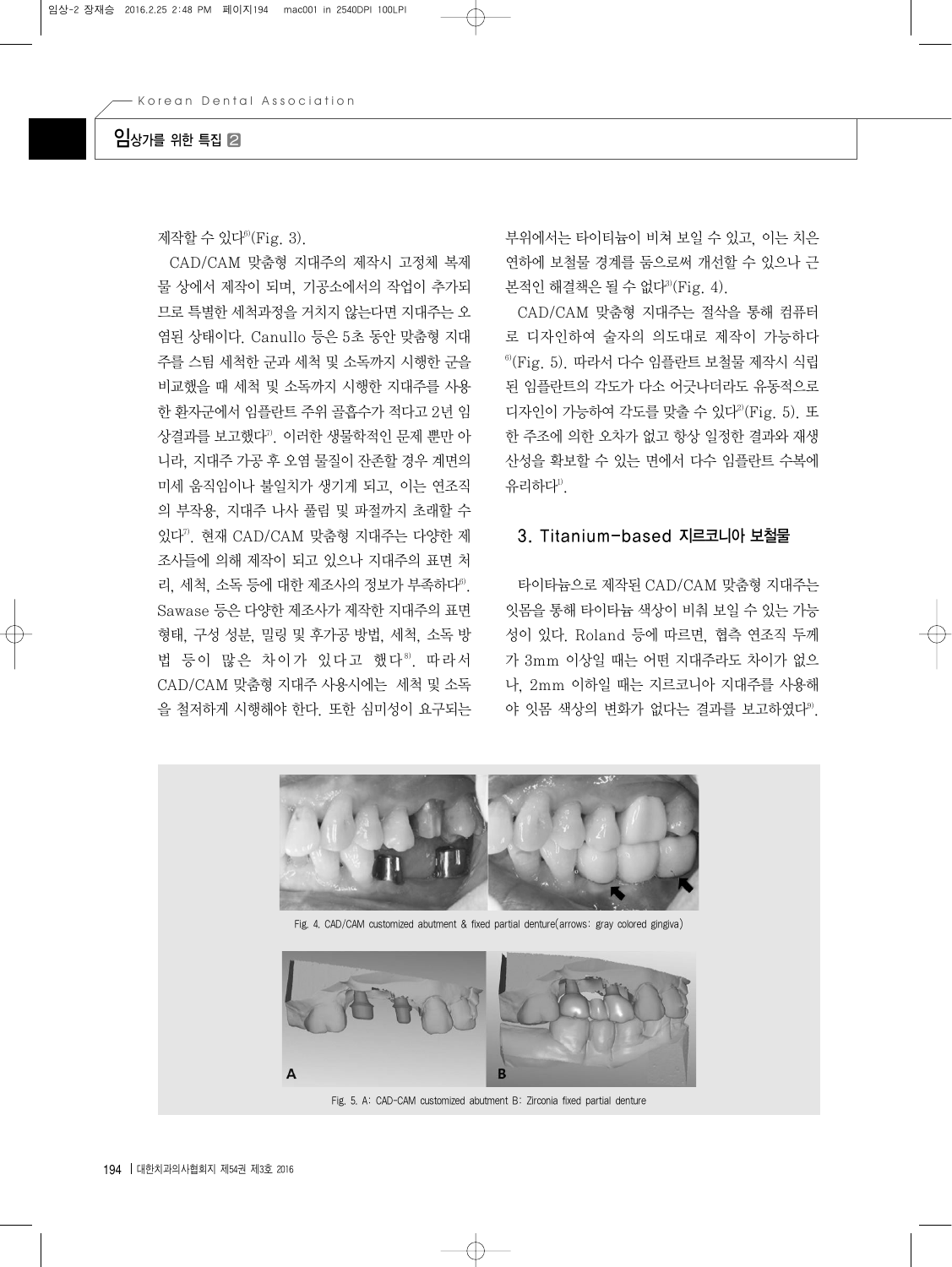지르코니아 지대주를 사용하여 심미성을 높일 수 있 으나 지르코니아 지대주는 고정체와 연결되는 부위에 서 파절이 많이 발생한다10). 그래서 고정체와 연결 되 는 부위에 타이타늄 지대주를 이용하여 고정체 상부 1mm에서부터 지르코니아 보철물을 형성할 수 있도 록 디자인 한 Titanium-based 지르코니아 보철물 로 이를 보완할 수 있다4). 따라서 전치부 심미 보철물 이나 잇몸 두께가 2mm 이하로 얇은 경우에도 고정 체 상부 1mm에서부터 지르코니아로 형성(Fig. 6)되 기 때문에 emergence profile 형성에도 장점을 가 질 수 있고 심미적인 결과를 얻을 수 있다<sup>4)</sup>(Fig. 7). 또한 어떤 원인으로 잇몸 퇴축이 일어나도 잇몸부위 를 지르코니아로 형성하여 심미성을 유지할 수 있다 (Fig. 8). Titanium-based 지르코니아 보철 형태 는 SCRP (Screw and Cement Retained Prostheses) 형태로 필요한 경우 안정적인 재현 가 능성을 부여할 수 있고11), 기성 지대주를 사용하여 경 제적인 장점이 있다.

다수 임플란트 보철 수복은 보철물 제작을 단일치아 로 제작하는 경우와 2개 이상의 임플란트를 연결하는 경우에 이에 대한 임상적인 견해는 다양하다. 만약 2 개 이상의 임플란트 고정체를 연결하는 보철치료 계획 을 수립하였다면 고정체 식립부터 가이드를 이용하여 고정체의 각도를 일치시켜야 한다(Fig. 9). 2개 이상 의 임플란트 고정체의 식립 각도가 일치하지 않는다면 각각 단일치아로 보철수복을 하거나 Titaniumbased 지르코니아 보철물과 같은 나사 유지형 임플 란트 보철방식 보다는 시멘트 유지형 보철치료를 선택 해야 한다.



Fig. 6. Titanium-based zirconia prostheses



Fig. 7. A: Removed fixted partial denturel, B: Implant first stage surgery on #11, C: Titanium-based zirconia crown on #11, D: Definitive restoration(arrows: similar gingival color on Titanium-based zirconia crown and natural teeth)



Fig. 8. A: Unesthetic abutment exposure with gingival recession, B: Tooth colored Titanium based zirconia prostheses with gingival recession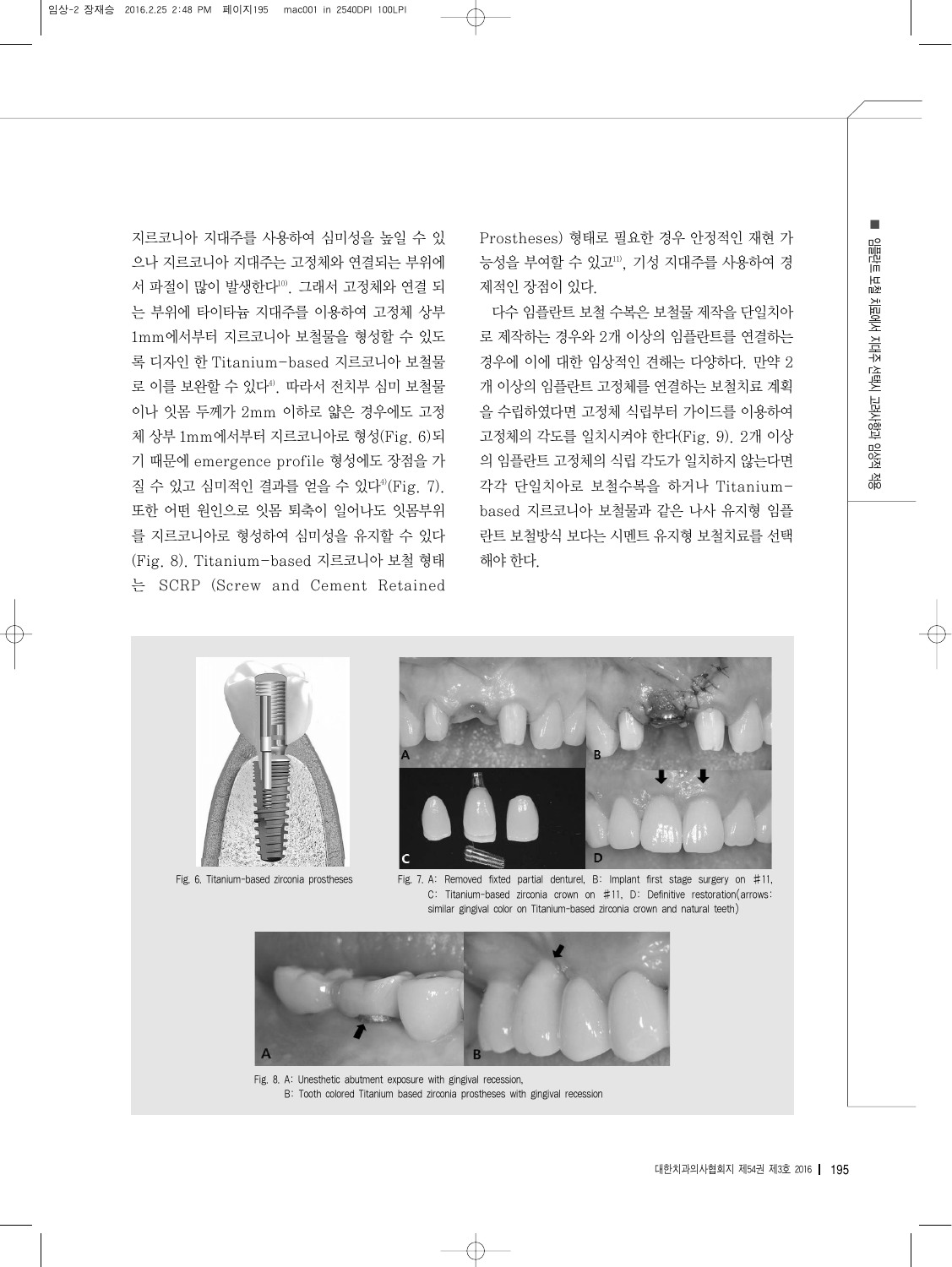## $2$ 상가를 위한 특집 2



Fig. 9. Full mouth rehabilitation with Titanium based zirconia prostheses

# Ⅲ. 결론

기존 기성 지대주는 제조사 제작으로 인하여 청결한 상태로 시적이 가능하다는 장점이 있으나, 다수 임플 란트 수복에 있어서는 각도가 어긋날 경우 지대주를 각도에 맞게 삭제를 해야 하고 각도가 크게 어긋날 경 우는 삭제를 해도 불가능한 경우가 있었다. CAD/CAM 맞춤형 지대주의 등장과 발전은 이상적 인 emergence profile 형성 및 최종보철물의 균일 한 두께를 유지할 수 있다는 장점이 있다. 또한 다수 임플란트 보철 수복에 있어 기존 기성 지대주에서 발 생한 문제에 있어 각각 임플란트의 각도 조정이 가능 하게 되었다. 그러나 심미성이 중시되는 부위에서는

한계를 보이고, 지대주와 나사의 청결에 대한 대안이 필요하다는 것도 생각해 보아야 한다. 그래서 다수 임 플란트 치료에 있어서 Titanium-based 지르코니 아 보철물을 잘 이용한다면 기능적이고 심미적인 임플 란트 보철 치료가 가능하다.

다수 임플란트 보철치료를 보다 효과적이고 심미적 으로 수복하기 위해서는 치료계획에서부터 임플란트 고정체가 이상적인 위치와 각도로 식립될 수 있도록 수술 가이드를 제작이 필요하고 지대주들의 종류와 특 성, 장단점 등을 파악하고 각각 임상 상황에 맞는 지대 주를 선택한다면 성공적인 임플란트 보철 치료를 할 수 있을 것이다.